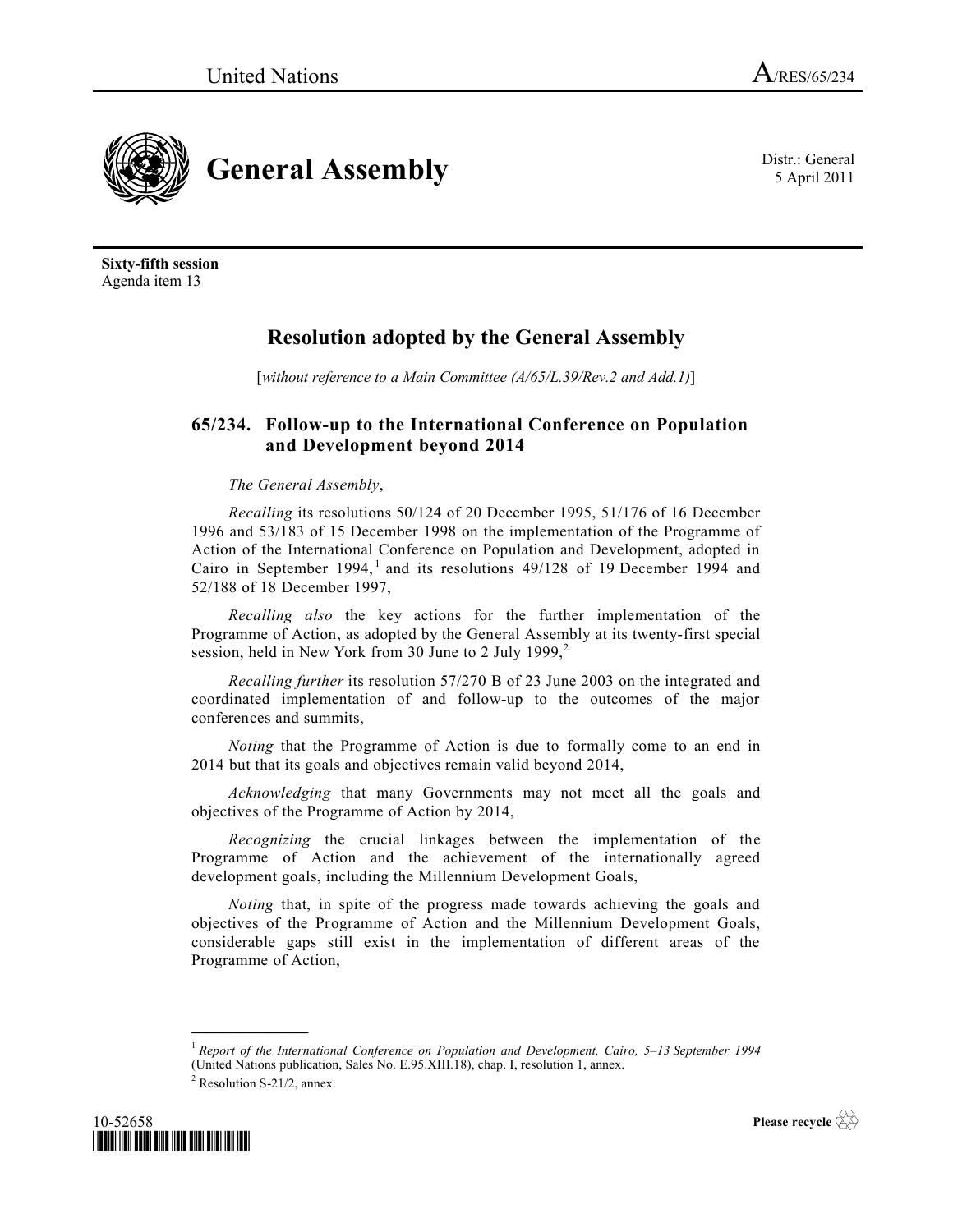*Recalling* that the Programme of Action requires for its implementation adequate mobilization of resources at the national and international levels, as well as new and additional resources for developing countries from all available funding mechanisms, including multilateral, bilateral and private sources, and that Governments are not expected to meet the goals and objectives of the Programme of Action single-handedly,

*Stressing* the importance of protecting the achievements of the International Conference, responding to new challenges relevant to population and development and to the changing development environment, and reinforcing the integration of the population and development agenda in global processes related to development,

1. *Emphasizes* the need for Governments to recommit themselves at the highest political level to achieving the goals and objectives of the Programme of Action of the International Conference on Population and Development;<sup>1</sup>

2. *Decides* to extend the Programme of Action and the key actions for its further implementation<sup>2</sup> beyond 2014 and ensure its follow-up in order to fully meet its goals and objectives;

3. *Also decides* to convene a special session during the sixty-ninth session of the General Assembly in order to assess the status of implementation of the Programme of Action and to renew political support for actions required for the full achievement of its goals and objectives, and further decides that the Commission on Population and Development, which is scheduled to hold, at its forty-fourth session, a general debate on the further implementation of the Programme of Action in the light of the twentieth anniversary of the International Conference, should convene an interactive discussion during its forty-seventh session on the assessment of the status of implementation of the Programme of Action;

4. *Reaffirms* that the special session for the assessment of the status of implementation of the Programme of Action will be undertaken on the basis of and with full respect for the Programme of Action and that there will be no renegotiation of the existing agreements contained therein;

5. *Encourages* Governments to undertake reviews of the progress achieved and the constraints faced therein in the implementation of the Programme of Action at all levels, particularly at the national level and at the level of international cooperation;

6. *Calls upon* the United Nations Population Fund, in consultation with Member States and in cooperation with all relevant organizations of the United Nations system and other relevant international organizations, as well as institutions and experts, to undertake an operational review of the implementation of the Programme of Action on the basis of the highest-quality data and analysis of the state of population and development and taking into account the need for a systematic, comprehensive and integrated approach to population and development issues, and requests the Secretary-General to submit a report based on this review to the Commission on Population and Development at its forty-seventh session;

7. *Requests* the Secretary-General, with the support of the United Nations Population Fund and other relevant United Nations agencies, funds and programmes, to ensure that the relevant issues identified during the sessions of the Commission on Population and Development are compiled and forwarded to Governments at the sixty-ninth session of the General Assembly, with an index report indicating recurrent themes and key elements found therein, along with the findings of the operational review;